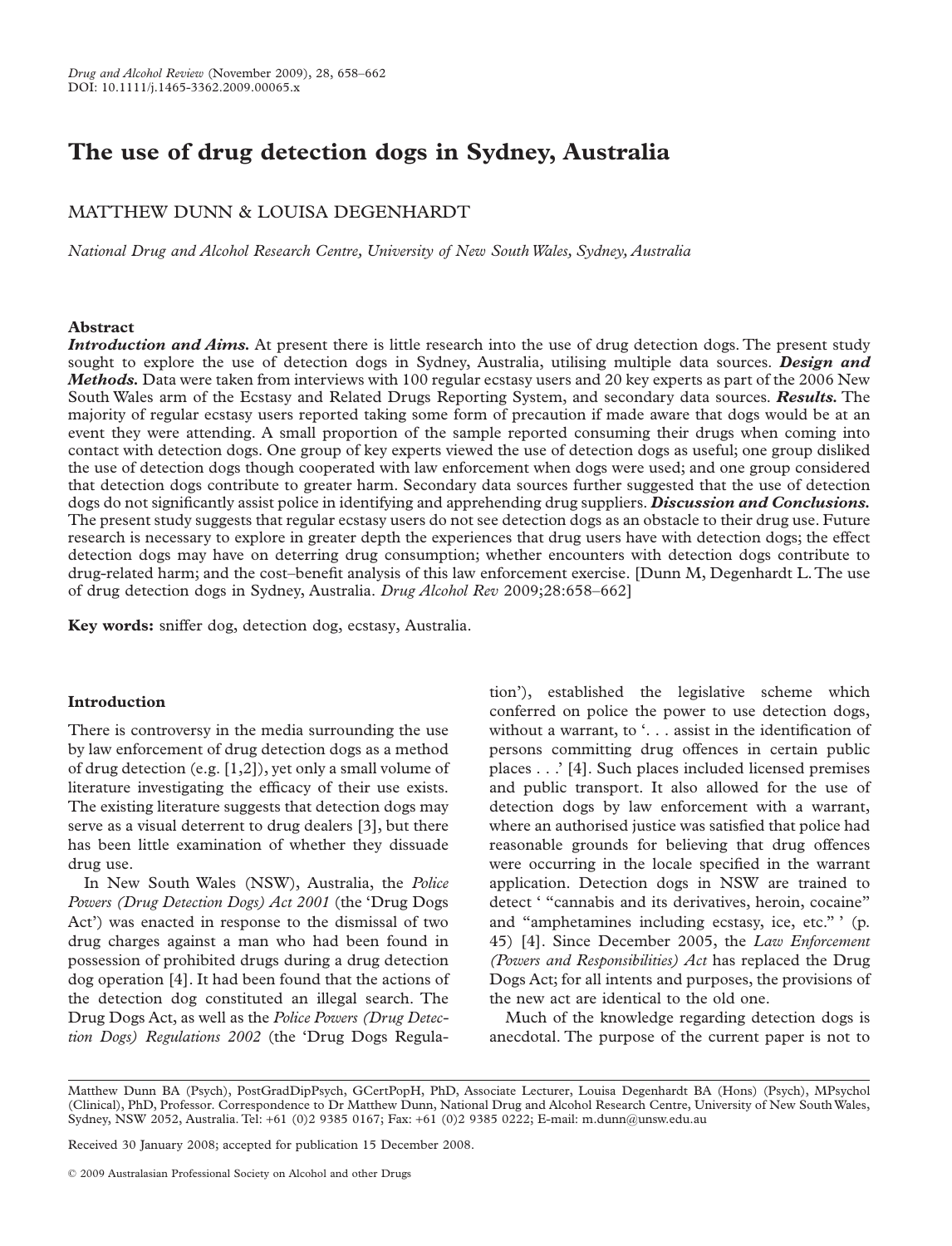measure the effectiveness of detection dogs. Rather, it explores the use of detection dogs in Sydney, NSW, utilising multiple data sources. These data include: (i) interviews with regular ecstasy users (REU) in Sydney, Australia, conducted as part of the 2006 Ecstasy and Related Drugs Reporting System (EDRS); (ii) interviews with key experts (KE), who through the nature of their employment come into contact not only with this population of drug users but also potentially with detection dogs, also conducted as part of the 2006 EDRS; and (iii) secondary data sources examining the impact of the use of detection dogs. Specifically, the aims of the present study were to:

- 1. document the experiences of REU with detection dogs;
- 2. explore the experiences and perspectives of KE with detection dogs; and
- 3. review secondary data sources regarding the efficacy of detection dogs.

## **Methods**

The EDRS is an ongoing monitoring system of ecstasy and related drug markets. It involves the collection and analysis of three data components, which the current paper makes use of: (i) a survey of current REU, who represent a sentinel population of ecstasy users likely to be aware of trends in illicit drug markets; (ii) interviews with KE––professionals and volunteers who work with, or have regular contact with, REU; and (iii) secondary indicator data sources, such as existing databases of customs seizures, police drug-related arrests and drug information telephone services.

## *Ecstasy user sample*

Participants were recruited as part of the 2006 EDRS using a purposive sampling strategy [5], which included advertisements in entertainment street press, gay and lesbian newspapers, music and clothing stores and at university campuses. Interviewers' contacts and 'snowball' procedures [6] were also utilised. Potential participants contacted the researchers by telephone and were screened for eligibility. To meet entry criteria, participants had to be at least 17 years old (because of ethical constraints), have used ecstasy at least six times in the preceding 6 months and have been a resident of the capital city in which the interview took place, for the past year. The study was conducted in the capital cities of Australia's eight states and territories; however, only data concerning the REU cohort interviewed in Sydney are presented here.

Participants were administered a structured interview schedule based on a previous national study of ecstasy users [7]. The interview focused primarily on the preceding 6 months and assessed demographic characteristics; patterns of ecstasy and other drug use; the price, purity and availability of ecstasy and other drugs; self-reported criminal activity; risk behaviours; and general trends in ecstasy and related drug markets.

All information provided was confidential and anonymous, and the study involved a face-to-face interview of approximately 45 min duration. All respondents were volunteers who were reimbursed AU\$30 for their participation. Interviews took place in varied locations negotiated with participants, and were conducted by interviewers trained in the administration of the interview schedule.The nature and purpose of the study was explained to participants and informed, written consent was obtained from all participants. Ethical approval to conduct the study was obtained from institutional ethics committees in each jurisdiction.

## *Key experts*

Key experts were interviewed as part of the 2006 EDRS. The eligibility criterion for KE participation in the EDRS is regular contact with a range of REU in the preceding 6 months. Regular contact was defined as average weekly contact and/or contact with 10 or more REU throughout the past 6 months. KE were recruited either through professional networks of project staff or recommendations, and in some instances through 'cold calls'.

A total of 20 KE were interviewed; these KE represented a wide range of industries and services from various metropolitan regions of Sydney and provided information on the REU with whom they had had recent contact.The KE interviewed included entertainment venue medical officers, drug and alcohol counsellors, party promoters, law enforcement officers, health promotion workers, peer education workers, nightclub managers and drug dealers. Telephone interviews lasting approximately 45 min were conducted with the aid of a semistructured interview guide derived from a previous study of cocaine use [8]. Analysis of qualitative data from the KE surveys was conducted by categorising responses and performing content analysis to identify common themes. The relevance of the data was weighted according to the number of KE who endorsed them [9].

## *Secondary data sources*

Two reports were identified pertaining to the use of drug detection dogs. These included the NSW Ombudsman's review of the *Police Powers (Drug Detection Dogs) Act 2001* and the NSW Council for Civil Liberties' (CCL) report on drug detection dog warrants.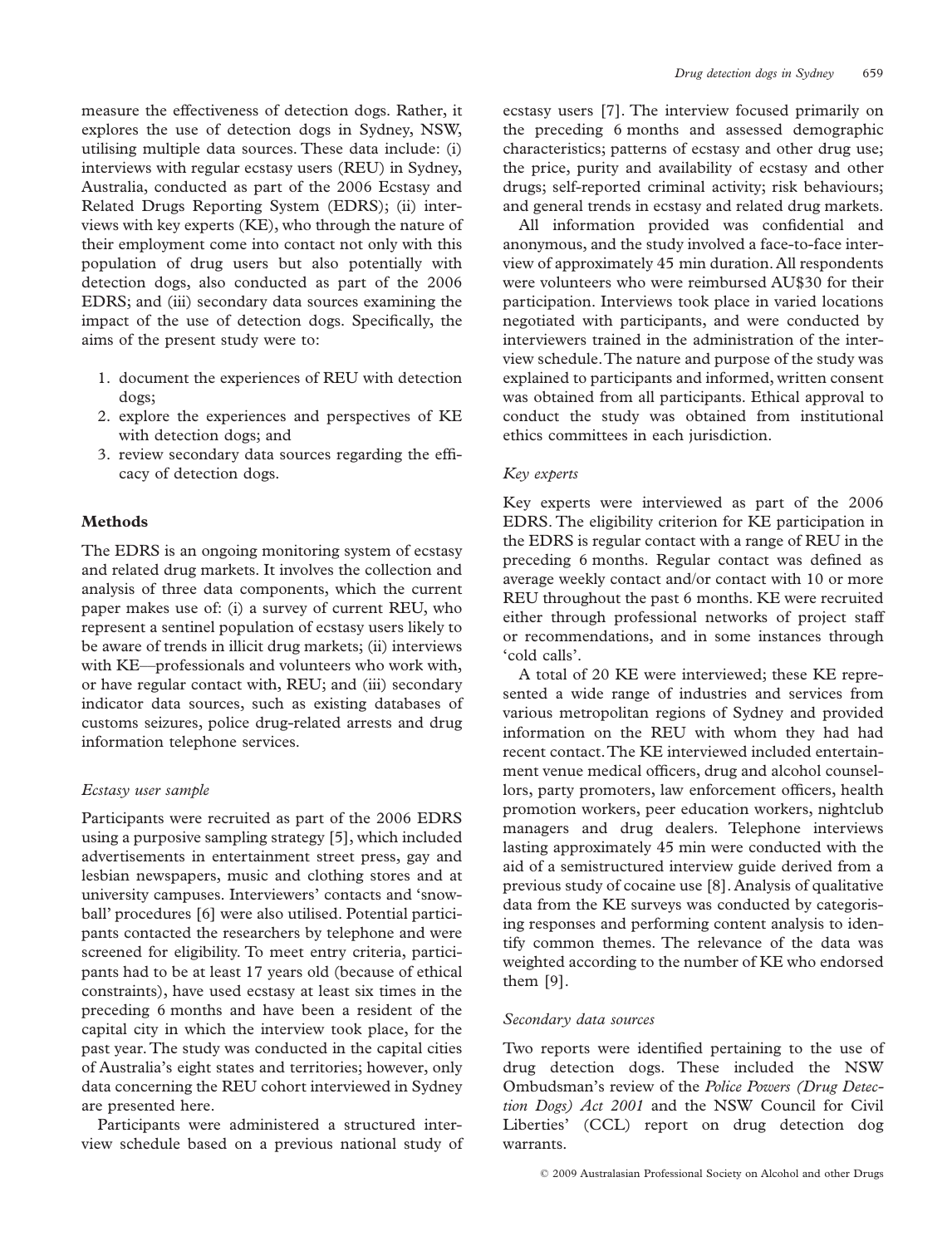*NSW Ombudsman's review of the* Police Powers (Drug Detection Dogs) Act 2001*.* The 'Drug Dogs Act' required the NSW Ombudsman to review the use of drug detection dogs for the first 2 years after commencement. The Ombudsman's report was submitted in June 2006 [4].

*The NSW CCL's report on drug detection dog warrants.* In May 2004 the NSW CCL examined all warrants issued by Newtown Local Court from the beginning of 2004 [10]. Such warrants were issued by an authorised justice when law enforcement wished to use drug detection dogs in any public place not covered by the then Drug Dogs Act 2001. Each application for a warrant and a report on the results of the execution of the warrant are available to the public from the Local Court that issues the warrant. The statistics presented are for operations where a warrant was necessary; as such, statistics were not available for operations where dogs were used in prescribed areas (that is, areas covered by the Act).

## **Results**

#### *REU sample*

One hundred REU were interviewed in Sydney in 2006; the characteristics of this sample have been reported in detail elsewhere [11]. Briefly, 68% of the sample was male, with a mean age of 28 years (range 18–55 years); 72% had completed secondary education and 58% had completed either a trade or technical qualification or had completed tertiary education. Six per cent reported being previously incarcerated and 5% reported being in treatment for drug-related problems.

Participants were asked about their experiences with drug detection dogs. Two-thirds  $(64\%; n = 64)$  of participants had seen sniffer dogs in the preceding 6 months on a median of two occasions (range 1–24). Of those who had seen sniffer dogs, the majority (89%;  $n = 57$ ) reported that they took some precaution if they were made aware that the dogs would be at an event that they were attending. Half  $(51\%; n = 29)$  of these reported that they concealed their drugs better; 23%  $(n = 13)$  consumed their drugs before attending the event; and  $21\%$   $(n = 12)$  did not take drugs to the event. Other precautions included avoiding the area or location where the dogs were reported to be (11%;  $n = 6$ , carrying small amounts of drugs or only amounts for personal use  $(5\%, n=3)$ , disposing of drugs  $(2\%; n = 1)$  and purchasing drugs from a known source at the event  $(2\%, n=1)$ .

Almost three-quarters (70%;  $n = 45$ ) of those who had seen sniffer dogs in the past 6 months reported having had drugs on their person when they had seen

the dogs.When participants were asked to report their reactions to seeing the dogs when they had drugs on them,  $42\%$  ( $n = 19$ ) reported walking away,  $42\%$  $(n = 19)$  reported acting calm, normal or not reacting in any way,  $4\%$  ( $n = 2$ ) reported disposing of their drugs and  $4\%$  ( $n = 2$ ) reported taking their drugs.

Participants were asked what their reactions would be if they saw sniffer dogs in the future if they were in possession of drugs. Almost two-fifths (37%; *n* = 12) of the sample reported that they would walk away or avoid the dogs,  $26\%$   $(n = 14)$  reported that they would dispose of the drugs,  $26\%$  ( $n = 14$ ) reported that they would act calm and  $18\%$  ( $n = 10$ ) reported that they would consume the drugs they were in possession of.

#### *KE interviews*

Three distinct views emerged from the KE interviews regarding the use of drug detection dogs. One group of KE  $(n = 5)$  viewed detection dogs as useful, commenting that the majority of those who worked in entertainment venues, and those who frequented them, did not take issue with the use of detection dogs in these establishments. There was a second group of KE  $(n = 6)$ who, while acknowledging that they did not like the use of detection dogs and saw no purpose in their use, cooperated when law enforcement used the detection dogs in drug detection operations.

There was, however, a third group of KE  $(n = 9)$  who were of the opinion that detection dogs created greater harm, were ineffective and were used to project to the public a visual example that law enforcement was targeting drug use. Such KE, who worked as first-aid officers, volunteers and party promoters, believed that the use of drug detection dogs at entertainment venues unfairly targeted certain community groups, such as members of the gay/lesbian/bisexual/ transgender (GLBT) community, as well as youth.The opinion was also taken that drug detection dogs were ineffective because they aided in the detection of people who had in their possession small amounts of drugs for personal use, rather than high-end drug suppliers and manufacturers. KE who worked in health were concerned with the use of detection dogs at entertainment venues because they believed that the dogs contributed to more drug-related harm. KE described witnessing patrons at entertainment venues consume quantities of drugs in one dose, which had originally been intended to be used over the course of several hours, in response to observing detection dogs. KE were concerned with the adverse reactions which could result.

## *NSW Ombudsman's reports*

The NSW Ombudsman found that during the review period (February 2002 to February 2004), 17 detection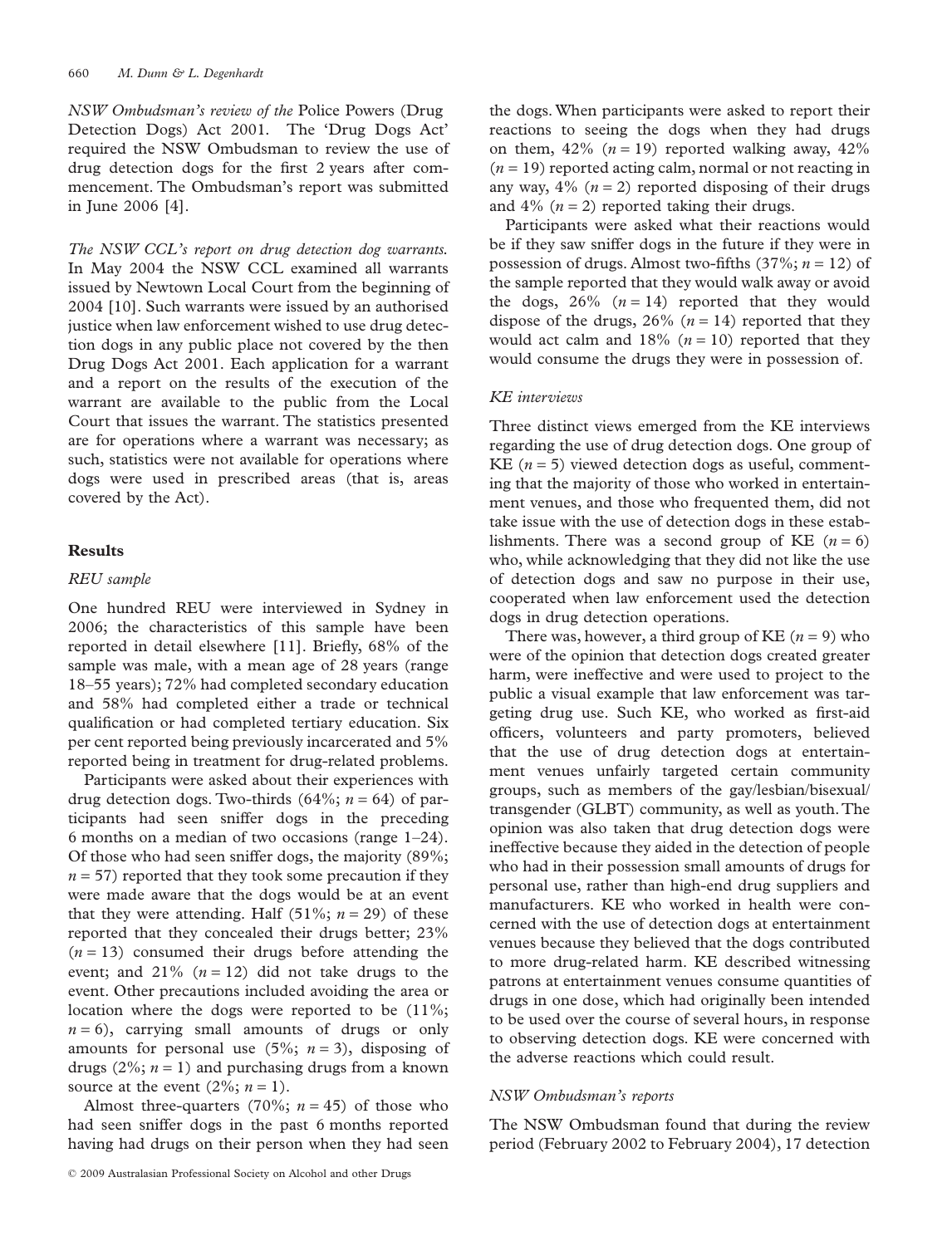dogs made 10 211 indications; 9400 different individuals were indicated by a drug detection dog during the review period. Three-quarters of those body searches conducted because of a positive notification from detection dogs did not result in the location of prohibited drugs [4]. The most common drug found was cannabis, which was found in approximately 84%  $(n = 2233)$  of all incidents where one or more drugs were detected; this was followed by ecstasy (8.5%;  $n = 226$ ) and meth/amphetamine (7.7%;  $n = 205$ ) [4].

In 74.7%  $(n = 7624)$  of cases following searches, police took no formal action. In the instances where police did take action  $(n = 2587)$ , 19 successful 'supply prohibited drug' prosecutions resulted from drug detection dog operations, and ecstasy was involved in 16 of these [either alone  $(n=6)$ , with meth/ amphetamine  $(n = 5)$ , with cannabis  $(n = 4)$  or with meth/amphetamine and cannabis  $(n = 1)$ ]. Nine of the 19 successful prosecutions involved meth/ amphetamine. No successful prosecutions for cocaine or heroin supply resulted from detection dog operations. The Ombudsman's report concluded that detection dogs 'do not significantly assist police in targeting drug suppliers' (p. viii).

## *NSW CCL report*

The NSW CCL reviewed 10 warrants (over the period January to May 2004) which had been granted by the Registrar of Newtown Court. Not all of the reports of the warrants included statistics on the number of identifications by the detection dogs, the number of subsequent searches and the number of actual drug detections. One warrant showed that over a 2 day period, detection dogs identified 71 people who were subsequently searched by police and 14 were found to be in possession of drugs (i.e. a one in five success rate). Another warrant showed that over a 2 day period, detection dogs identified 25 people, of whom five were found to be in possession of drugs (i.e. a one in five success rate). A third warrant showed that on a 1 day period, nine searches resulted in three detections of drugs (i.e. a one in three success rate). Statistics for the use of detection dogs in areas where a warrant was not needed are not available [10]. The CCL report suggested that police were using detection dogs to target a methadone clinic situated in the locale, and that in two warrant applications the clinic was specifically mentioned as a reason for the application [10].

## **Discussion**

The present study sought to review the use of drug detection dogs in Sydney. It has been argued that detection dogs serve as a visual deterrent to drug use. A

proportion of the REU surveyed (21% of those who had seen detection dogs in the preceding 6 months) reported that they chose not to take drugs to an event when forewarned of the presence of detection dogs. Nonetheless, the majority who had seen detection dogs still reported that they took drugs to events, though taking some form of 'precaution' when doing so. Although only a small portion of the REU surveyed reported having consumed all of their drugs when they saw detection dogs, one-fifth reported that this would be their reaction in the future.

Some KE voiced concern that the use of dogs may displace users of ecstasy and related drugs from locales which may be considered 'safe' (e.g. nightclubs) to using drugs in private locations away from medical assistance or harm reduction measures. Research exploring patterns of drug use among primarily noninjecting drug users has found that drug consumption in private locations may be a marker for riskier drug use [12]. Policing practices which have been found to displace injecting drug users from public to more hidden drug consumption [13] may have the same effect with this population of REU. Future research might examine whether people change locations of drug use in response to the use of detection dogs.

One of the concerns from the KE interviewed was the perception that detection dogs were used to identify and prosecute people who *use* drugs, as opposed to those involved in the *supply* of drugs. Previous research into drug-purchasing patterns of REU has shown that they often do not purchase their drugs in 'street markets', but rather choose more private locations such as friends' homes [11,14], making dealers unlikely to be caught when detection dogs are used in public locations such as the street, train stations and outside entertainment venues.

The NSW Ombudsman's report cited NSW Police's claims that the dogs' accuracy is 70% [4]; however, the NSW Ombudsman's report suggested that, during the review period, only 26% of persons searched in a public place as a result of an indication were found in possession of prohibited drugs [4]. The NSW Ombudsman commented that 'While some level of searching without finding drugs might be an acceptable consequence of a policing strategy which otherwise delivers good results, it is unclear whether the current rate of drug finds is sufficient to justify the large numbers of people searched with no result' (p. 141).

The Ombudsman's report found that cannabis was the most commonly detected substance. The Ombudsman's report cited correspondence from NSW Police stating that 'The drug detection dogs are trained to detect "cannabis and its derivatives, heroin, cocaine" and "amphetamines including ecstasy, ice, etc." ' (p. 45). It is reasonable to expect more people to be found